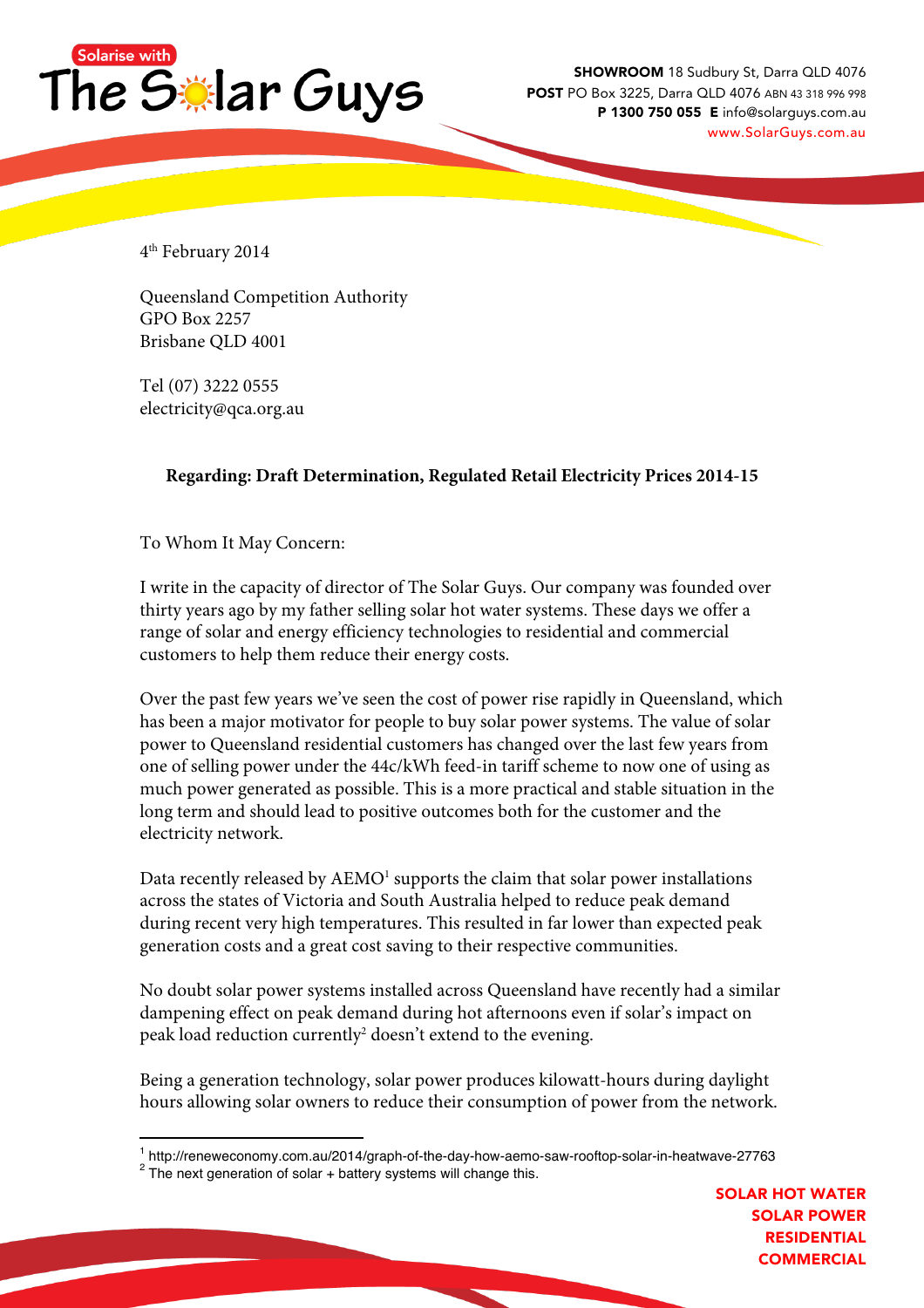

DRAFT DETERMINATION

The value of solar power does not however extend to reducing any form of standing connection charges and with this in mind I'm very concerned by the rising connection charges proposed in Table 13 of your draft determination.

| <b>FINANCIAL YEAR</b> | <b>CONNECTION FEE PER</b><br><b>QUARTER</b> | <b>RELATIVE COST</b> |
|-----------------------|---------------------------------------------|----------------------|
| 2010-11               | \$24.58                                     | 100%                 |
| 2011-12               | \$26.20                                     | 107%                 |
| 2012-13               | \$26.20                                     | 107%                 |
| 2013-14               | \$50.27                                     | 204%                 |
| 2014-15 (draft)       | \$83.44                                     | 339%                 |



In just two years from FY2012-13 to FY2014-15 (draft) the standing connection charge for Tariff 11 is set to rise 319%. This is a truly extraordinary situation – how

<sup>&</sup>lt;sup>3</sup> As an aside how is Tariff 11 consumption of 11.2kWh per day possibly the median? I'd love to see the data behind this assertion because it looks too low by at least 5kWh per day.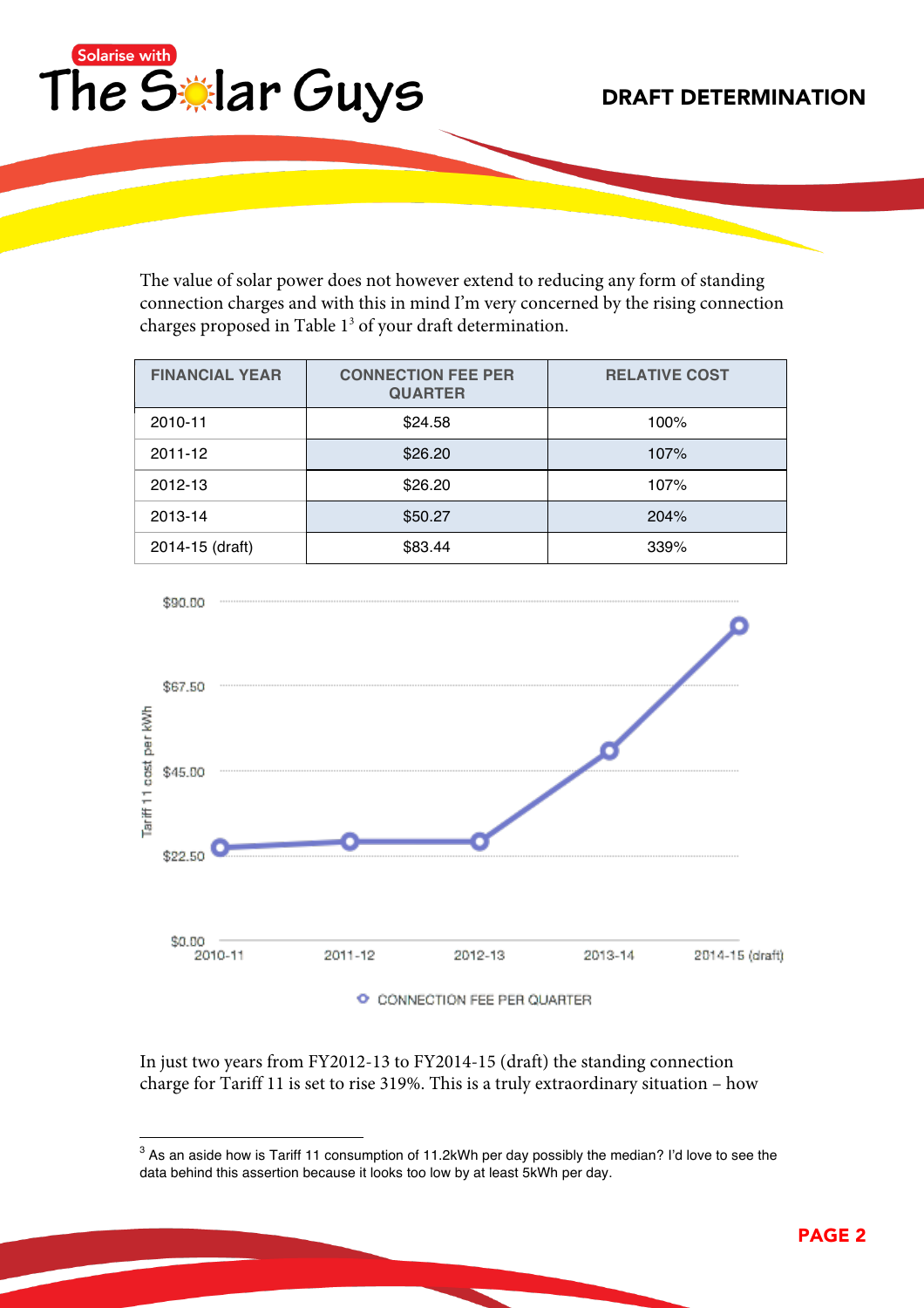

can such price rises possibly be justified? And what a massive impost on smaller power consumers!

I can only guess that the Queensland government is hoping that the media focuses on the kWh price increase once the final determination is brought down and not the connection charge because headlines like, "Price Shock! Electricity connection fees jump 319% in two years!" will be a public relations nightmare.

Comparing power costs and connection fees for a small<sup>4</sup> (10kWh / day) and large (40kWh / day) residential customer the extent of this connection fee rise and its impact on smaller power costumers becomes clear.

| <b>FINANCIAL YEAR</b>               |    | <b>SMALL CONSUMER</b> |    | <b>LARGE CONSUMER</b> |  |
|-------------------------------------|----|-----------------------|----|-----------------------|--|
| Power used per day (kWh)            |    | 10                    |    | 40                    |  |
| 2012-13 - Energy Costs <sup>5</sup> |    | 926.30                | \$ | 3,705.20              |  |
| 2012-13 - Connection Costs          |    | 104.78                | \$ | 104.78                |  |
| 2012-13 - Connection / Energy       |    | 11.3%                 |    | 2.8%                  |  |
| 2012-13 - Total Costs               |    | 1,031.09              | \$ | 3,809.99              |  |
|                                     |    |                       |    |                       |  |
| 2014-15 - Energy Costs              | \$ | 1,125.32              | \$ | 4,501.30              |  |
| 2014-15 - Connection Costs          |    | 333.75                | \$ | 333.75                |  |
| 2014-15 - Connection / Energy       |    | 29.7%                 |    | $7.4\%$               |  |
| 2014-15 - Total Costs               |    | 1,459.07              | \$ | 4,835.05              |  |
|                                     |    |                       |    |                       |  |
| Difference - 2012-13 to 2014-15     |    | 142%                  |    | 127%                  |  |

In just two years the power bills of the small consumer has risen 42% while that of the large consumer has risen *just* 27%. For small consumers the connection cost to energy cost ratio from July this year will be almost 30%!

Having spoken to thousands of residential power costumers over the last seven years I can say with confidence that large consumers own large draw appliances and small consumers own small power draw appliances. In other words there is a clear

<sup>&</sup>lt;sup>4</sup> I have only seen a couple of power consumers using less than 10kWh per day in the last seven years.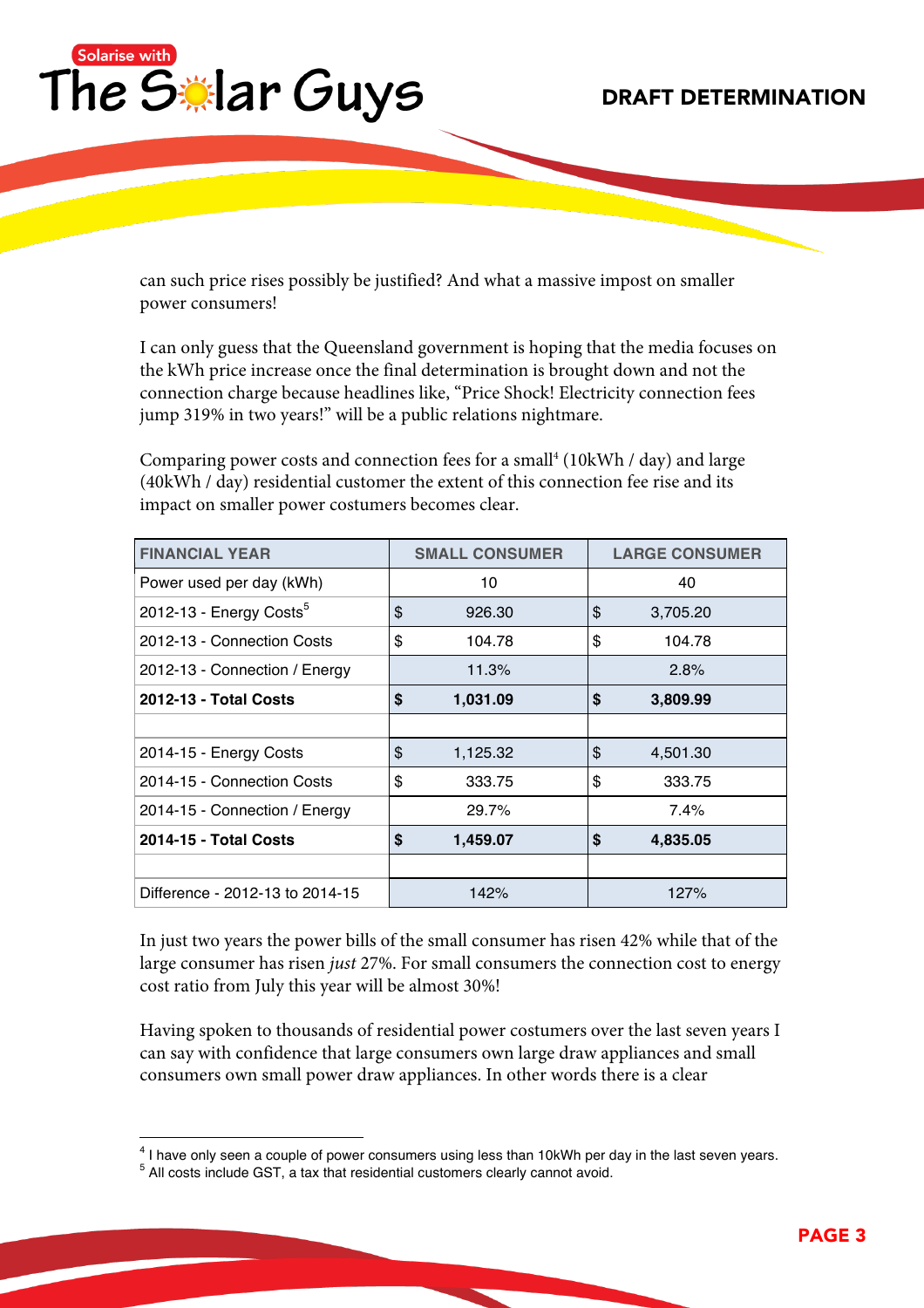

correlation between a homes' total kWh consumption and its peak kW requirements. Simply put people with big power bills are big users of air-conditioning.

In your report the use of "cost reflective" pricing is often mentioned as we're in the middle of a three-year transitional path for rebalancing Tariff 11 costs by July 2015. Given the inequality I've clearly illustrated above why are residential connection charges not being rebalanced to be cost reflective with respect to the demand placed on the network? It's about time that small consumers paid a lower connection fee than large consumers.

The simplest way of implementing such a scheme is to allow each customer to select the size of their network connection based on cost and their requirements. The following table presents a possible pricing structure $^6$ .

| <b>RESIDENTIAL</b><br><b>CONNECTION</b> | <b>SINGLE PHASE</b><br><b>COST PER QUARTER</b> |     |    | <b>THREE PHASE</b><br><b>COST PER QUARTER</b> |  |  |
|-----------------------------------------|------------------------------------------------|-----|----|-----------------------------------------------|--|--|
| 10 Amps                                 | \$                                             | 25  | S  | 50                                            |  |  |
| 20 Amps                                 | \$                                             | 50  | \$ | 85                                            |  |  |
| 40 Amps                                 | \$                                             | 75  | S  | 120                                           |  |  |
| 60 Amps                                 | Ф                                              | 100 | S  | 155                                           |  |  |

Such an approach offers a range of benefits both to consumers and the network providers including:

- Greatly improved equality via a user pays pricing structure.
- Utility operators can easily track the maximum demand for a region by simply "summing" up the size of the individual network connections.
- Peak demand for each region would be "capped".
- Consumers offered a clear opportunity to reduce their standing connection costs by becoming more efficient and reducing their peak demand.
- The emerging area of solar power systems incorporating batteries for "self use" would offer a clear benefit to customers allowing them to manage their peak power consumption.

 $6$  Dollar values shown here are for illustration purposes only.